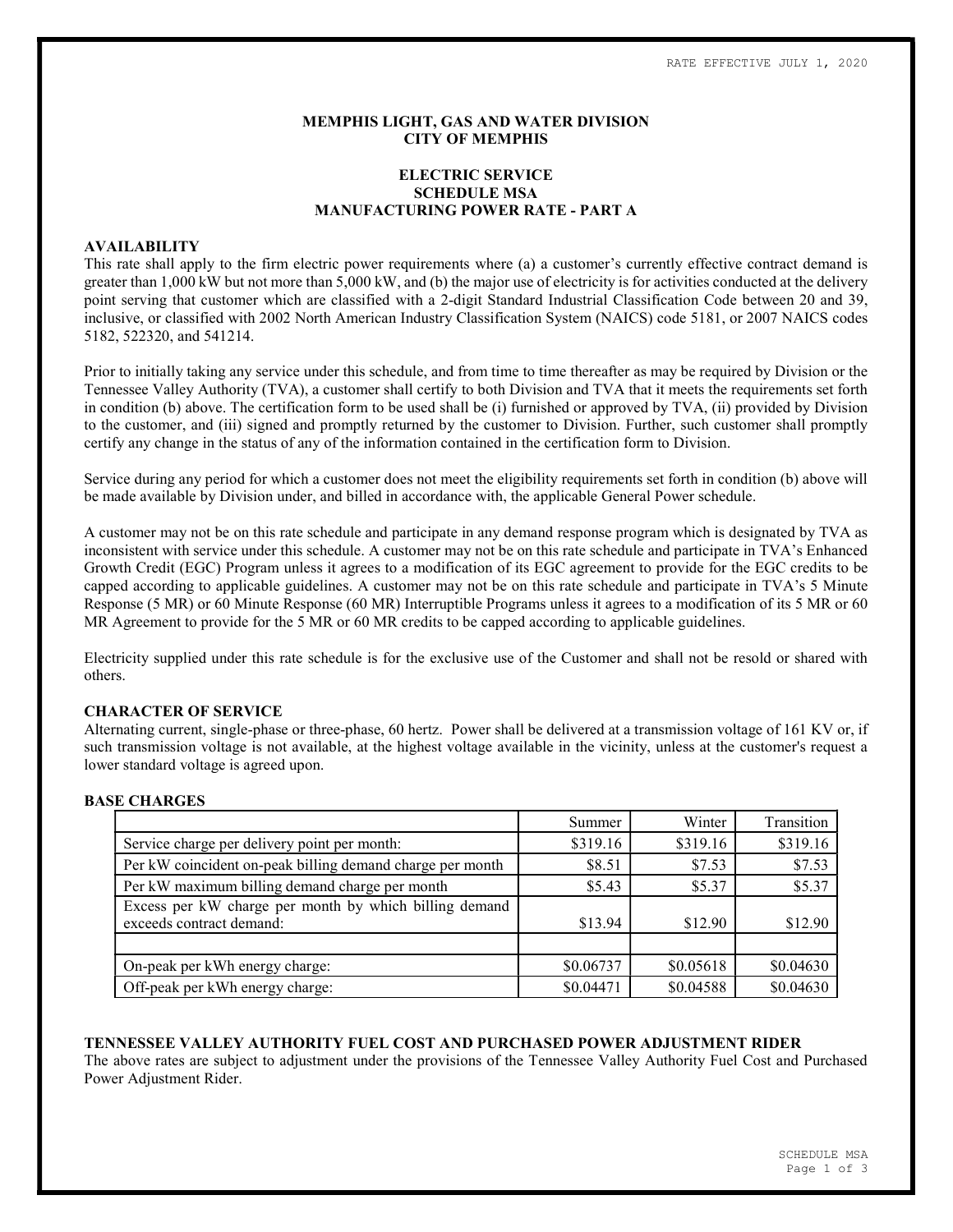#### ADJUSTMENT

The base demand and energy charges shall be increased or decreased in accordance with the current Adjustment Addendum published by TVA. (In addition, such charges shall be increased or decreased to correspond to increases or decreases determined by TVA in the value of the hydro generation benefit allocated to residential customers.)

#### DETERMINATION OF SEASONAL PERIODS

Summer Period shall mean the June, July, August, and September billing months. Winter Period shall mean the December, January, February, and March billing months. Transition Period shall mean the April, May, October, and November billing months.

## DETERMINATION OF ON-PEAK AND OFF-PEAK HOURS

Except for Saturdays and Sundays and the weekdays that are observed as Federal holidays for New Year's Day, Memorial Day, Independence Day, Labor Day, Thanksgiving Day, and Christmas Day, on-peak hours for each day shall be from 1 p.m. to 7 p.m. from April through October and from 4 a.m. to 10 a.m. during all remaining months. All other hours of each day that are not otherwise defined as on-peak hours and all hours of such excepted days shall be off-peak hours. Such times shall be Central Standard Time or Central Daylight Time, whichever is then in effect. Said on-peak and off-peak hours are subject to change by TVA. In the event TVA determines that such changed on-peak and off-peak hours are appropriate, it shall so notify Division at least 12 months prior to the effective date of such changed hours, and Division shall promptly notify customer.

#### Determination of Coincident On-Peak and Maximum Billing Demands and Energy Amounts

For purposes of applying the TOU Amounts of the base energy charges, the on-peak and off-peak kWh for any month shall be the energy amounts taken during the respective hours of the month designated under this rate schedule as on-peak and off-peak hours.

Division shall meter the coincident on-peak and maximum demands in kW of all customers taking service under this rate schedule. The coincident on-peak and maximum billing demand for any month shall be determined separately in accordance with this section

The coincident on-peak billing demand for any month shall occur during the 60-consecutive-minute period (beginning on a clock hour) used by TVA to determine Division's Standard Service On-Peak Billing Demand on its wholesale power invoice for that month. The coincident on-peak billing demand shall be the highest average during a 30-consecutive-minute period of the load metered in kW, and, except as provided below in this section, such amount shall be used as the coincident on-peak billing demand.

The maximum billing demand for any month shall be the highest average during any 30-consecutive-minute period of the month of the load metered in kW and, except as provided below in this section, such amount shall be used as the maximum billing demand.

The coincident on-peak billing demand for any month shall in no case be less than 30 percent of the higher of the currently effective contract demand or the highest coincident on-peak billing demand established during the preceding 12 months. The maximum billing demand for any month shall in no case be less than 30 percent of the higher of the currently effective contract demand or the highest maximum billing demand established during the preceding 12 months.

# REACTIVE DEMAND CHARGES

If the reactive demand (in kVAR) is lagging during the 30-consecutive-minute period beginning or ending on a clock hour of the month in which the customer's highest metered demand occurs, there shall be added to the customer's bill a reactive charge of \$1.49 per kVAR of the amount, if any, by which the reactive demand exceeds 33 percent of such metered demand. If the reactive demand (in kVAR) is leading during the 30 consecutive minute period beginning or ending on a clock hour of the month in which the customer's lowest metered demand (excluding any metered demands which are less than 25 percent of the highest metered demand) occurs, there shall be added to the customer's bill a reactive charge of \$1.17 per kVAR of the amount of reactive demand. Such charges shall be in addition to all other charges under this rate schedule, including minimum bill charges.